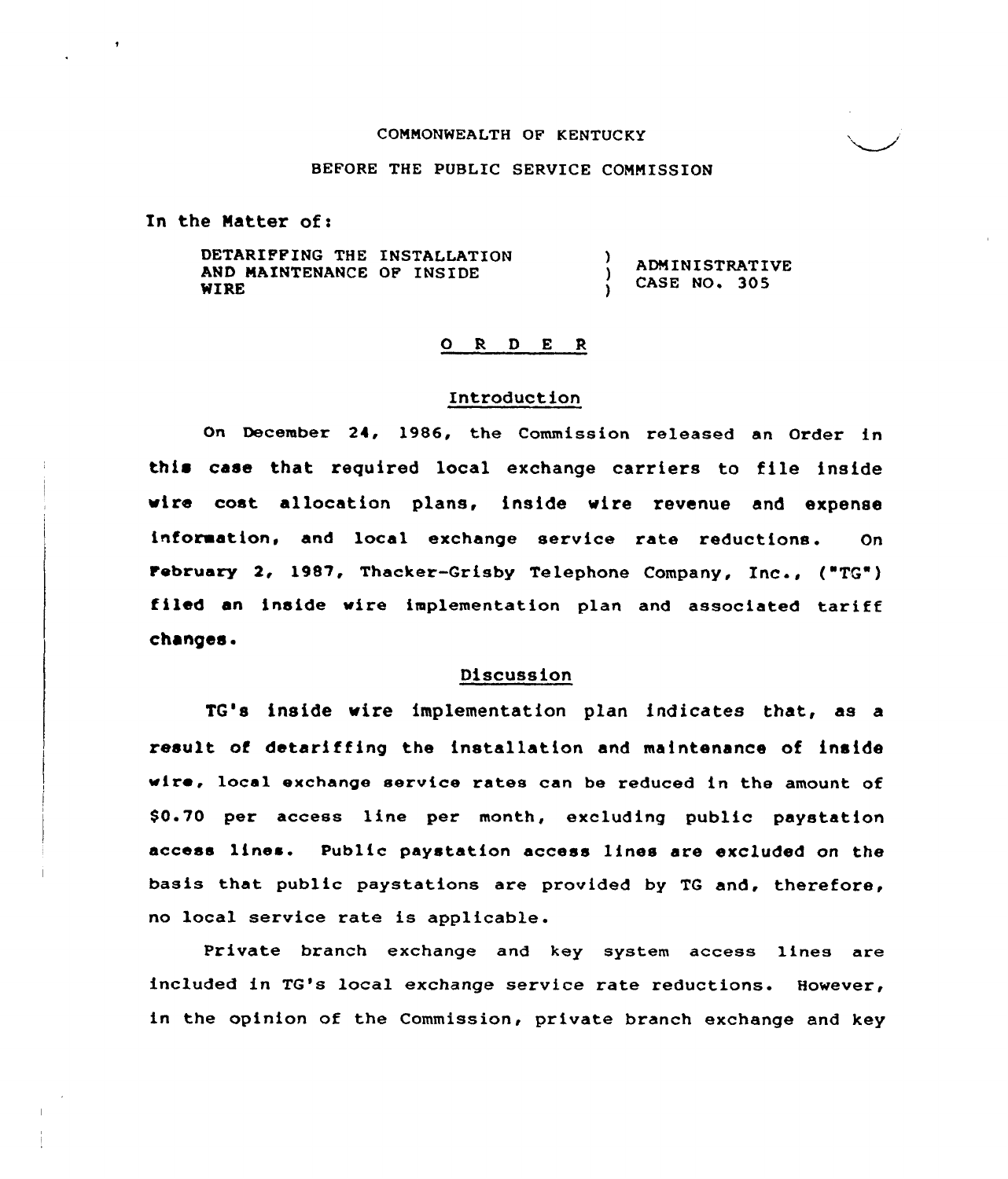system access lines should be excluded on the basis that TG detariffed the installation and maintenance of complex inside wire on December 31, )985, coincident with its detariffing of associated customer premises equipment.<sup>1</sup> Therefore, TG should file necessary tariff changes to state private branch exchange and key system local access rates in the amount of \$ 20.00 per month, per its current tariff.

In Common Carrier Docket. No.  $86-111.$ <sup>2</sup> the Federal Communications Commission has considered rules concerning cost allocation between the regulated and unregulated services provided by local exchange carriers, and an Order on cost allocation was released on February 6, 1986. Also, the Commission has indicated in other Orders that it intends to open a cost allocation investigation in the near future. Therefore, in the opinion of the Commission, TG's inside wire implementation plan and associated local exchange service rate reductions should be

<sup>1</sup> TG should have detariffed the installation of complex inside wire, effective May 2, 1984, and, evidently, detariffed the maintenance of complex inside wire prior to the Commission's maintenance of complex inside wire prior to the Commission's directive in this case, effective on January 1, 1987. Nonetheless, based on the record of this ease, the fact remains that TG has not charged any complex inside wire installation and maintenance expense to regulated accounts since December 31, 1985.

<sup>2</sup> Separation of Costs of Regulated Telephone Service Prom Costs of Nonregulated Activities. Amendment of Part 31, the Uniform System of Accounts for Class <sup>A</sup> and Class B Telephone Companies, to Provide for Nonregulated Activities and to Provide for Transactions Between Telephone Companies and Their<br>Affiliates.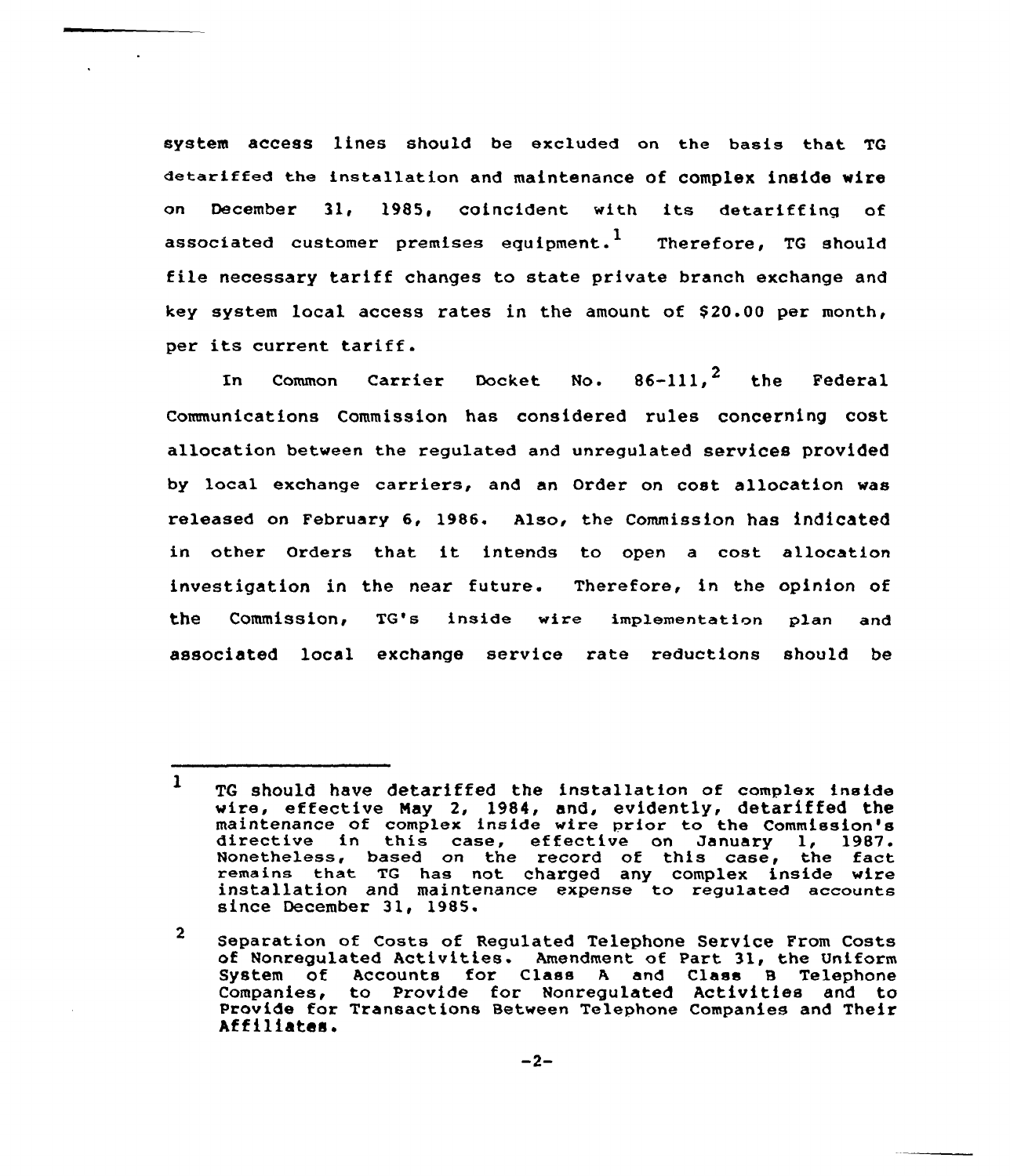approved on an interim basis, pending the outcome of the Commission's cost allocation investigation, except insofar as it includes a negative option subscription plan for detariffed inside wire maintenance services.

TG's inside wire implementation plan includes a detariffed inside wire maintenance plan charge of \$0.70 per month that TG intends to bill coincident with the local exchange service rate reduction of \$0.70 per month. Customers who do not wish to subscribe to the detariffed inside wire maintenance plan must notify TG during a 30-day advance notice period in order to avoid being billed the charge. The Commission will not take any action on TG's negative option subscription plan and has not taken any action on positive option subscription plans proposed by other local exchange carriers. Since inside wire maintenance services are detariffed, a Commission ruling on inside wire services maintenance plans is not necessary. However, TQ is reminded that regulated services may not be disconnected for nonpayment of regulated service charges.

Also, TG proposed to make its local exchange service rate reductions effective on March 1, 1987, in all exchanges that it serves.

TG acknowledges that the Commission contemplated local exchange service rate reductions effective January 1, 1987, in its Order of December 24, 1986. However, as reason for its proposed effective date, TG indicates that it has provided inside wire maintenance services since January 1, 1987, at no charge to its

 $-3-$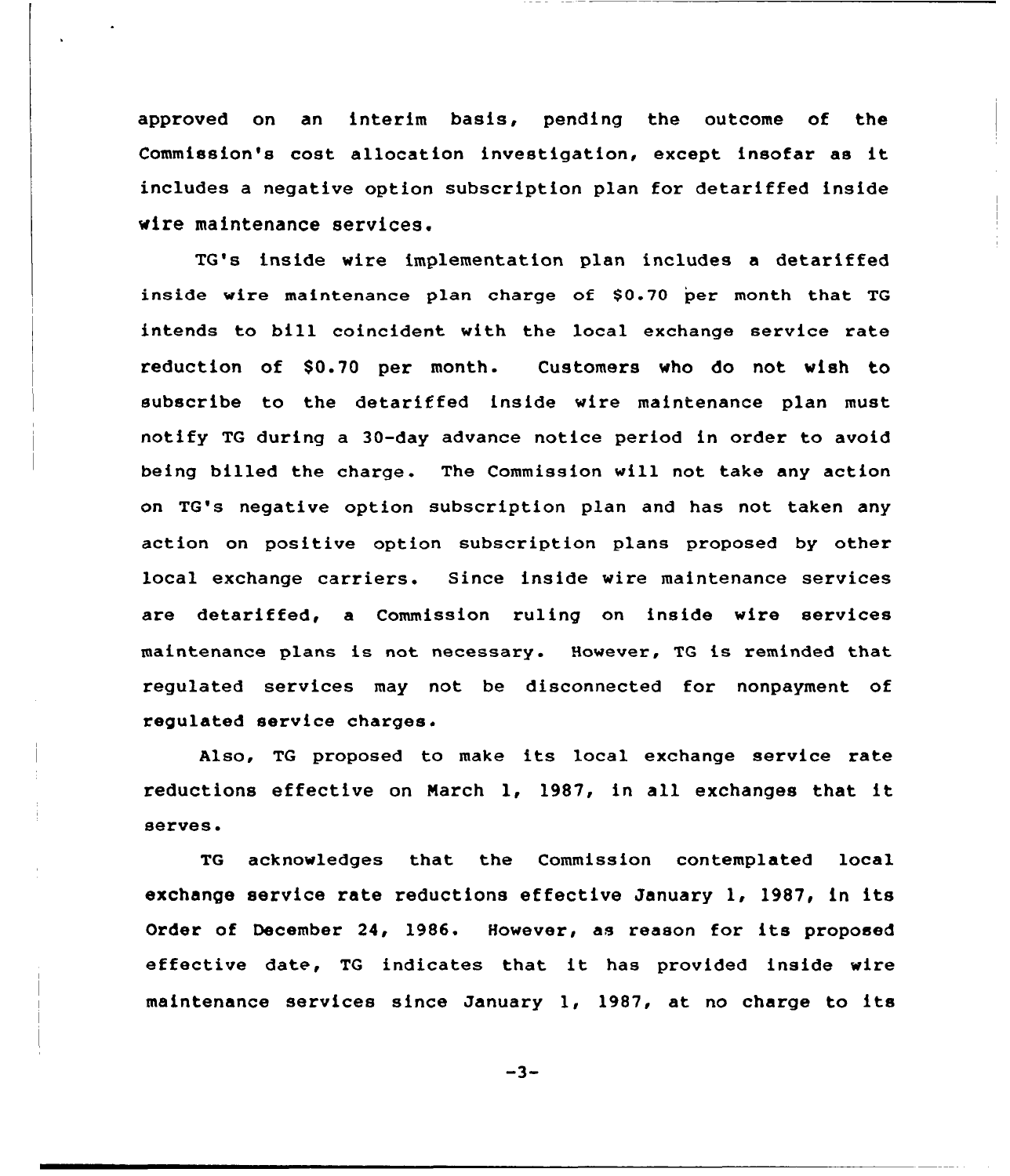customers, pendinq approval of its inside wire implementation plan and associated tariff changes. Moreover, any refund that the Commission might order retroactive to January 1, 1987, would be de minimus and could be outweighed by the costs associated with administering a refund operation. Therefore, in the opinion of the Commission, TG's proposed effective date of March 1, 1987, should be approved.

# Findings and Orders

The Commission, having examined the evidence of record and being advised, is of the opinion and finds that:

1. private branch exchange and key system access lines should be excluded from TG's local exchange service rate reductions and TG should file necessary tariff changes to state private branch exchange and key system local access rates in the amount of \$20.00 per month, per its current tariff.

2. TG's local exchange service rates should be reduced in the amount of \$0.70 per access line per month, effective on March 1, 1987, on an interim basis, pending the outcome of the Commission's cost allocation investigation, excluding public paystation, private branch exchange, and key system access lines.

3. TQ's inside wire implementation plan should be approved, on an interim basis, pending the outcome of the Commission's cost allocation investigation, except insofar as it includes <sup>a</sup> negative option subscription plan for detariffed inside wire maintenance services.

 $-4-$